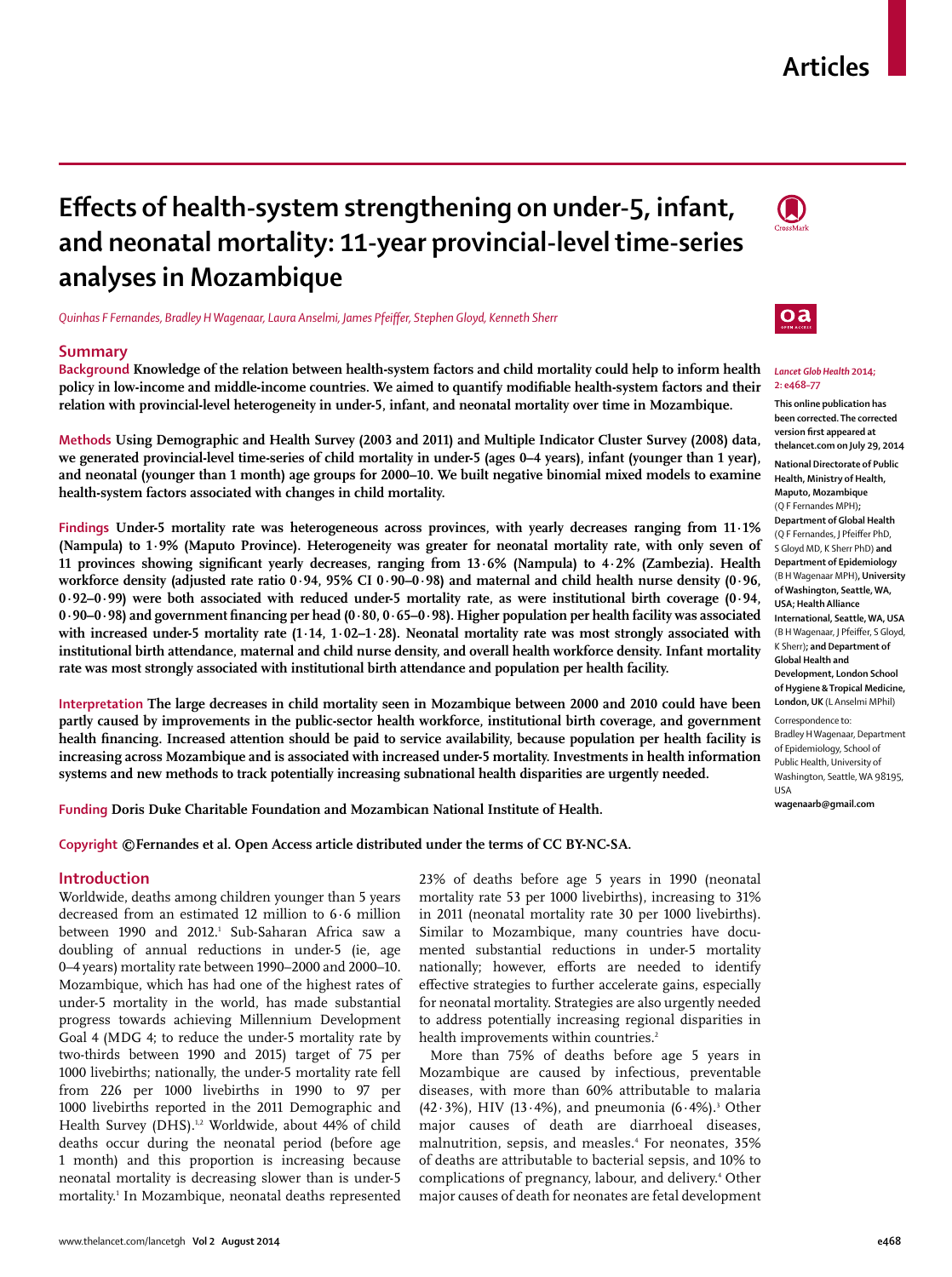

*Figure 1:* **Political map of provinces and provincial capital cities of Mozambique**

disorders (6%), malaria (6%), hypoxia and asphyxia (6%), and pneumonia (4%).4 The Mozambican National Health Service is the primary provider of formal health services in the country, with more than 90% of the population outside of the capital city of Maputo seeking care from public-sector clinics. However, the system is understaffed and underfunded relative to the high burden of infectious and chronic diseases. Over the past decade, health-systems strengthening has been an important focus of efforts to achieve MDG 4, with particular attention paid to the role of human resources for health and the availability, access, and quality of safe delivery services.<sup>5</sup> Several studies have examined the relation between health-system factors and under-5 mortality in low-income and middle-income countries, but few to none (to our knowledge) have used longitudinal designs with data resolutions below the national level.<sup>6-10</sup>

Individual-level determinants of under-5 mortality in low-income and middle-income countries are well known and include the mother's level of education, age, place of residence, and access to water and sanitation; antenatal care; and the child's place of birth and birthweight.11–14 Previous cross-national studies have shown high physician density, good access to water and sanitation, low government corruption, and high national incomes to be protective for national under-5 mortality, with out-of-pocket health expenditures a risk factor for under-5 mortality.8,15 Over the past decade, substantial effort and resources have been dedicated to improving the Mozambican health system, including workforce expansion, which has led to increases in health-worker density even while overall health expenditures (excluding vertical funds) have remained low (6∙2% of gross domestic product [GDP] in 2009, or a per-head health expenditure of US\$27).<sup>16-18</sup>

No previous studies have assessed the effect of changes in health-system factors on child mortality in under-5, infant, and neonatal age groups in Mozambique knowledge that is crucial for guiding priority setting for resource allocation by the Ministry of Health and donors. In the present study, we examine subnational trends in child mortality and their relation to key variables related to health-system strength between 2000 and 2010, a period during which Mozambique saw large reductions in child mortality.

## **Methods**

### **Data sources and outcomes**

We estimated provincial-level under-5 (ages 0–4 years), infant (younger than 1 year), and neonatal (younger than 1 month) mortality from 2000 to 2010 in Mozambique using publicly available data from the 2003 and 2011 DHS19 and the 2008 Multiple Indicator Cluster Survey (MICS). Figure 1 shows the provincial structure of Mozambique.20 We merged these three datasets and used them to calculate the provincial-level probability of a child dying before their fifth birthday (under-5 mortality rate), before their first birthday (infant mortality rate), and in their first month of life (neonatal mortality rate; all expressed as deaths per 1000 livebirths) for each year of the 11-year period using direct life-table estimation methods<sup>21</sup> that are reliant on full birth history data. The 2003 DHS provided provincial-level estimates for 2000–03; the 2008 MICS for 2000–08; and the 2011 DHS for 2000–10. The sample included 26 464 children in 2000, 20 936 children in 2005, and 10 697 children in 2010.

## **Explanatory factors**

We selected explanatory variables on the basis of the existing scientific literature on the determinants of under-5 mortality in low-income and middle-income countries, $6-14$  along with WHO's definition of the essential building blocks of health systems.<sup>22</sup> We extracted provincial-level yearly time-series covariate data from several sources and had these data verified by the Ministry of Health before undertaking the final analyses. Data abstracted from the National Health Information System (*Módulo Básico*) were selected from indicators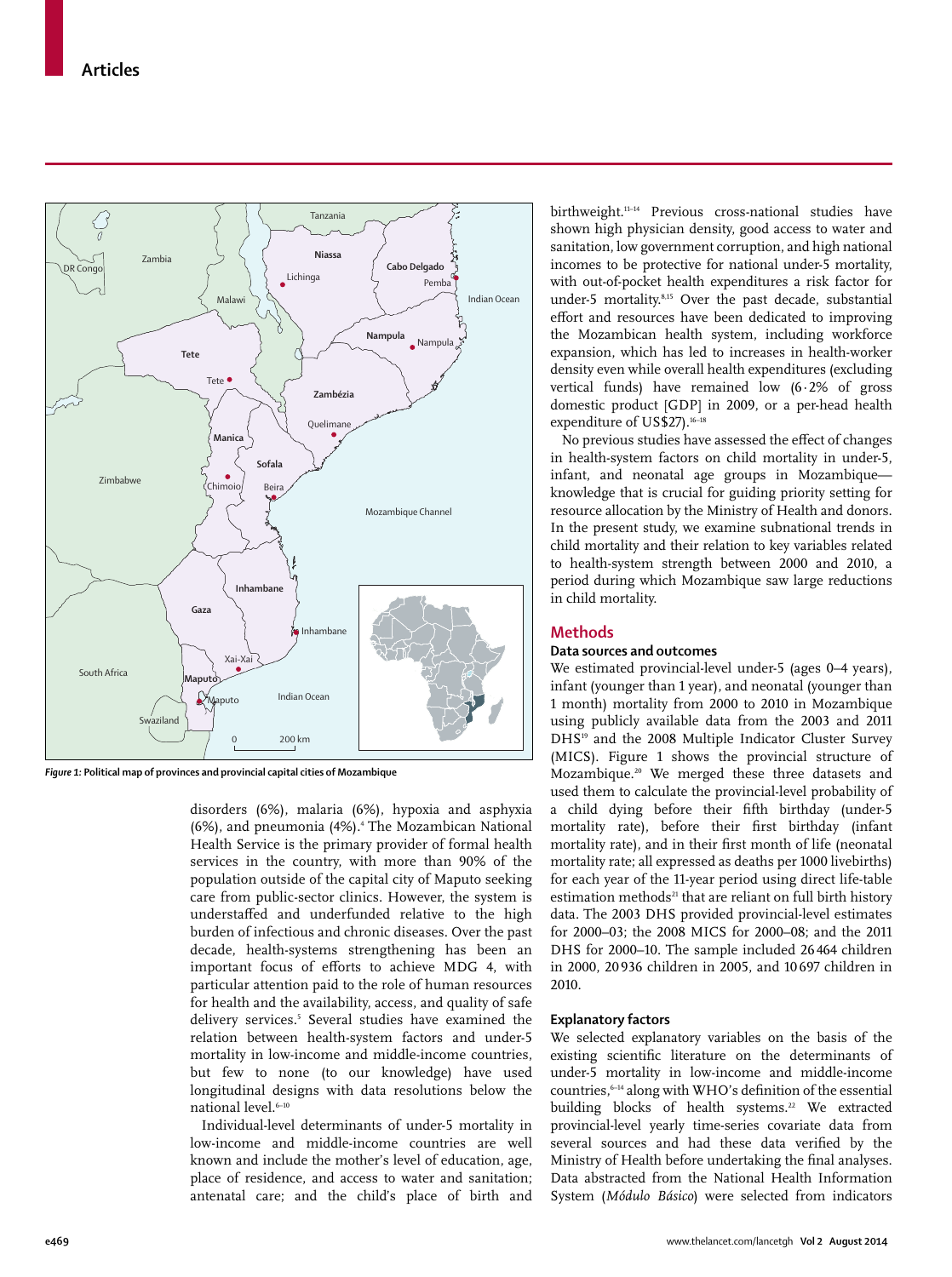|                      | Under-5<br>mortality rate<br>(per 1000<br>livebirths) |           | Infant<br>mortality rate<br>(per 1000<br>livebirths) |          | <b>Neonatal</b><br>mortality rate<br>(per 1000<br>livebirths) |          | Population per<br>health facility |          | <b>Birth</b><br>(%) | attendance |          | Health<br>workforce<br>density<br>(per 100 000) |          | <b>Overall</b><br>expenditure<br>on health per<br>head<br>(US\$) |          | Government<br>expenditure<br>on health per<br>head<br>(US\$) |           | <b>GDP</b> per head<br>(US\$) |          | <b>Regional HIV</b><br>prevalence in<br>children<br>younger than<br>5 years |  |
|----------------------|-------------------------------------------------------|-----------|------------------------------------------------------|----------|---------------------------------------------------------------|----------|-----------------------------------|----------|---------------------|------------|----------|-------------------------------------------------|----------|------------------------------------------------------------------|----------|--------------------------------------------------------------|-----------|-------------------------------|----------|-----------------------------------------------------------------------------|--|
|                      | $2000 -$                                              | $2006 -$  | $2000 -$                                             | $2006 -$ | $2000 -$                                                      | $2006 -$ | $2000 -$                          | $2006 -$ | $2000 -$            | $2006 -$   | $2000 -$ | $2006 -$                                        | $2000 -$ | $2006 -$                                                         | $2000 -$ | $2006 -$                                                     | $2000 -$  | 2006-                         | $2000 -$ | $2006 -$                                                                    |  |
|                      | 05                                                    | 10        | 05                                                   | 10       | 05                                                            | 10       | 05                                | 10       | 05                  | 10         | 05       | 10                                              | 05       | 10                                                               | 05       | $10\,$                                                       | 05        | 10                            | 05       | 10                                                                          |  |
| Cabo                 | $197 - 7$                                             | $115-1$   | 148.2                                                | 89.0     | 54.4                                                          | 35.5     | 15844                             | 15468    | 29.9                | 52.5       | 31.5     | 49.8                                            | 2.3      | 4.5                                                              | 2.0      | 3.3                                                          | $144 - 1$ | 247.2                         | 0.83     | $1-2$                                                                       |  |
| Delgado              | (26.9)                                                | (31.1)    | (18.3)                                               | (21.8)   | (7.5)                                                         | (7.5)    | (218)                             | (592)    | (4.8)               | (10.2)     | $(4-7)$  | $(8-7)$                                         | (0.50)   | (1.1)                                                            | (0.54)   | (0.93)                                                       | (25.4)    | (33.1)                        | (0.26)   | (0.08)                                                                      |  |
| Gaza                 | 142.3                                                 | 118.7     | $80 - 5$                                             | 69.4     | 31.6                                                          | 32.3     | 10528                             | 10193    | 51.9                | $51-4$     | 42.5     | $60-1$                                          | 2.9      | $4-7$                                                            | 2.6      | 3.6                                                          | $185 - 1$ | 330.7                         | 2.6      | 3.5                                                                         |  |
|                      | $(11-2)$                                              | (13.2)    | (7.0)                                                | (6.6)    | (2.8)                                                         | (4.7)    | (160)                             | (725)    | (2.5)               | (8.4)      | (3.5)    | (5.2)                                           | (0.32)   | (0.81)                                                           | (0.37)   | (0.65)                                                       | (25.7)    | (54.2)                        | (0.74)   | (0.20)                                                                      |  |
| Inham-               | 109.6                                                 | $76-4$    | 69.5                                                 | 49.4     | 28.4                                                          | $21-2$   | 13665                             | 12213    | $42 - 7$            | 45.6       | 45.5     | 71.2                                            | 2.7      | $5-0$                                                            | 2.4      | 3.6                                                          | 253.8     | 520.0                         | 2.6      | 3.5                                                                         |  |
| bane                 | (12.5)                                                | (16.0)    | (6.0)                                                | (11.0)   | $(1-3)$                                                       | (5.5)    | (591)                             | (720)    | (1.4)               | (5.4)      | (7.5)    | (14.4)                                          | (0.43)   | $(1-2)$                                                          | (0.25)   | (0.71)                                                       | (64.7)    | (74.1)                        | (0.74)   | (0.20)                                                                      |  |
| Manica               | 153.2                                                 | 118.6     | 98.1                                                 | 69.4     | $32 - 4$                                                      | 22.8     | 15168                             | 16322    | 50.9                | 62.2       | 39.2     | 53.3                                            | 2.3      | $4-4$                                                            | 2.2      | 3.0                                                          | 152.9     | 221.9                         | 2.8      | 2.7                                                                         |  |
|                      | (14.5)                                                | (12.1)    | (10.2)                                               | $(10-2)$ | (5.0)                                                         | (3.4)    | (896)                             | (291)    | (6.6)               | (4.9)      | $(4-7)$  | (2.0)                                           | (0.28)   | (0.46)                                                           | (0.32)   | (0.40)                                                       | (16.5)    | (22.9)                        | (0.09)   | (0.22)                                                                      |  |
| Maputo               | 93.1                                                  | 85.5      | 61.3                                                 | 63.6     | 29.2                                                          | 32.5     | 23691                             | 28271    | 82.5                | 74.5       | $121-4$  | 146.0                                           | $10-6$   | 18.3                                                             | $10-3$   | $17-1$                                                       | $845 - 7$ | 1429.0                        | 2.6      | 3.5                                                                         |  |
| City                 | (5.5)                                                 | (6.4)     | (2.9)                                                | (2.4)    | $(2-3)$                                                       | (3.3)    | (1162)                            | (2298)   | (6.6)               | (3.8)      | (7.3)    | $(12-4)$                                        | (1.4)    | (2.9)                                                            | $(1-2)$  | (2.6)                                                        | (91.0)    | (227.4)                       | (0.74)   | (0.20)                                                                      |  |
| Maputo               | 107.1                                                 | 95.8      | 72.8                                                 | 72.3     | 36.6                                                          | 37.9     | 12020                             | 15300    | 39.9                | 42.8       | $43 - 7$ | 51.9                                            | $3-0$    | $4 - 8$                                                          | 2.8      | 3.9                                                          | 846.6     | 1185.6                        | 2.6      | 3.5                                                                         |  |
| Province             | (4.1)                                                 | (3.5)     | (3.4)                                                | (2.6)    | (1.8)                                                         | (2.6)    | (1487)                            | (1165)   | $(4-1)$             | (5.0)      | (2.8)    | (2.0)                                           | (0.48)   | (0.91)                                                           | (0.47)   | (0.89)                                                       | (2.6)     | (78.9)                        | (0.74)   | (0.20)                                                                      |  |
| Nampula              | 148.6                                                 | 79.2      | 107.8                                                | 55.6     | 45.2                                                          | $20 - 2$ | 17940                             | 20317    | 39.0                | 53.9       | $30-7$   | 48.3                                            | 2.2      | 3.8                                                              | 1.8      | 2.5                                                          | 211.5     | 315.5                         | 0.83     | $1-2$                                                                       |  |
|                      | (32.5)                                                | (25.7)    | (24.5)                                               | (19.7)   | $(14-7)$                                                      | (7.4)    | (608)                             | (746)    | (4.9)               | (5.3)      | (5.3)    | (4.5)                                           | (0.42)   | (0.59)                                                           | (0.40)   | (0.52)                                                       | (29.2)    | (30.8)                        | (0.26)   | (0.08)                                                                      |  |
| Niassa               | 146.7                                                 | $106-3$   | 103.3                                                | 71.3     | 45.2                                                          | 34.5     | 7620                              | 8788     | 63.2                | 82.8       | 50.9     | $64 - 7$                                        | 3.4      | 5.5                                                              | 3.0      | $4-4$                                                        | 159.6     | 219.3                         | 0.83     | $1-2$                                                                       |  |
|                      | (20.3)                                                | (19.3)    | (11.0)                                               | (16.9)   | (7.9)                                                         | (3.7)    | (330)                             | (253)    | (9.7)               | (5.6)      | (10.9)   | $(1-7)$                                         | (0.65)   | (0.77)                                                           | (0.56)   | (0.66)                                                       | (24.4)    | (14.5)                        | (0.26)   | (0.08)                                                                      |  |
| Sofala               | 157.2                                                 | 91.5      | 107.3                                                | 62.8     | $42 - 7$                                                      | 32.5     | 9895                              | 11638    | 45.5                | 60.0       | 59.1     | $70-6$                                          | 4.5      | 7.4                                                              | $4-2$    | 5.7                                                          | 338.8     | 534.7                         | 2.8      | 2.7                                                                         |  |
|                      | (26.7)                                                | $(10-4)$  | $(20-4)$                                             | (5.1)    | (6.4)                                                         | (3.1)    | (907)                             | (308)    | (3.3)               | (7.3)      | (5.0)    | (7.2)                                           | (0.58)   | (1.4)                                                            | (0.60)   | $(1-2)$                                                      | (48.9)    | (60.5)                        | (0.09)   | (0.22)                                                                      |  |
| Tete                 | 171.5                                                 | 141.4     | 111.9                                                | 92.0     | 46.5                                                          | 42.8     | 13828                             | 17302    | 45.4                | $50-4$     | $40-2$   | 44.1                                            | 2.3      | 3.6                                                              | 2.2      | 2.7                                                          | 216.5     | 272.6                         | 2.8      | 2.7                                                                         |  |
|                      | (14.3)                                                | (10.9)    | $(10-7)$                                             | $(4-3)$  | (4.5)                                                         | (2.0)    | (459)                             | (1571)   | (2.5)               | (3.4)      | $(4-1)$  | (2.4)                                           | (0.39)   | (0.69)                                                           | (0.29)   | (0.38)                                                       | (39.1)    | (13.5)                        | (0.09)   | (0.22)                                                                      |  |
| Zam-                 | 176.3                                                 | $152 - 7$ | 136.2                                                | 109.5    | 56.3                                                          | 43.9     | 19879                             | 20484    | $32 - 7$            | 46.8       | 25.3     | 39.6                                            | 1·6      | 2.9                                                              | 1·6      | 2.0                                                          | 128.1     | 209.0                         | 2.8      | 2.7                                                                         |  |
| bezia                | $(10-3)$                                              | (18.6)    | $(6-7)$                                              | (13.0)   | (5.5)                                                         | (6.0)    | (917)                             | (572)    | (3.9)               | (8.5)      | (0.30)   | (7.1)                                           | (0.24)   | (0.35)                                                           | (0.24)   | (0.31)                                                       | $(21-7)$  | (23.8)                        | (0.09)   | (0.22)                                                                      |  |
| National             | 145.8                                                 | $107-4$   | 99.7                                                 | 73.1     | $40 - 8$                                                      | $32 - 4$ | 14553                             | 16027    | 47.5                | 56.6       | 48.2     | 63.6                                            | 3.4      | 5.9                                                              | 3.2      | $4 - 7$                                                      | 316.6     | 498.7                         | 2.2      | 2.6                                                                         |  |
| average <sup>*</sup> | (34.9)                                                | (28.4)    | (28.8)                                               | (20.1)   | $(11-2)$                                                      | (8.9)    | (4557)                            | (5446)   | (15.0)              | (13.3)     | (25.6)   | (28.9)                                          | (2.4)    | $(4-3)$                                                          | (2.4)    | (4.2)                                                        | (265.2)   | (409.7)                       | (0.96)   | (0.96)                                                                      |  |

Table 1: Provincial-level descriptive statistics and under-5, infant, and neonatal mortality rate, stratified by time period (2000-05 and 2006-10), for key health-system factors in Mozambique

previously shown to be of high data quality.<sup>23</sup> All data for population denominator were from population forecasts calculated from census projections from 1997 and 2007.<sup>24,25</sup> We applied exchange rates, calculated yearly, from the Mozambique Central Bank to expenditure data to convert Mozambican meticals to US\$.

Overall health-workforce density was defined as the number of physicians, nurses, midwives, medical assistants (clinical, surgery, and psychiatry technicians), and public health personnel per 100 000 people in each province per year. Data were obtained from the National Directorate of Human Resources. Physician and maternal and child health nurse densities were defined as the number of physicians or maternal and child health nurses per 100 000 people, respectively. Health providers who held primary appointments at Ministry of Health offices were excluded from calculations.

Service availability was captured by annual population per health facility, defined as the provincial population divided by the number of public-sector health facilities in the same year. Data were calculated by triangulation of the *Módulo Básico* to the National Infrastructure Survey 2007. We calculated percentage birth attendance coverage using reported institutional births over the



*Figure 2:* **National-level time-series for child mortality in Mozambique, 2000–10** Error bars show 95% CIs for observed survey values.

estimated number of births based on fecundity and population demographic data. Data for institutional births were from the *Módulo Básico*.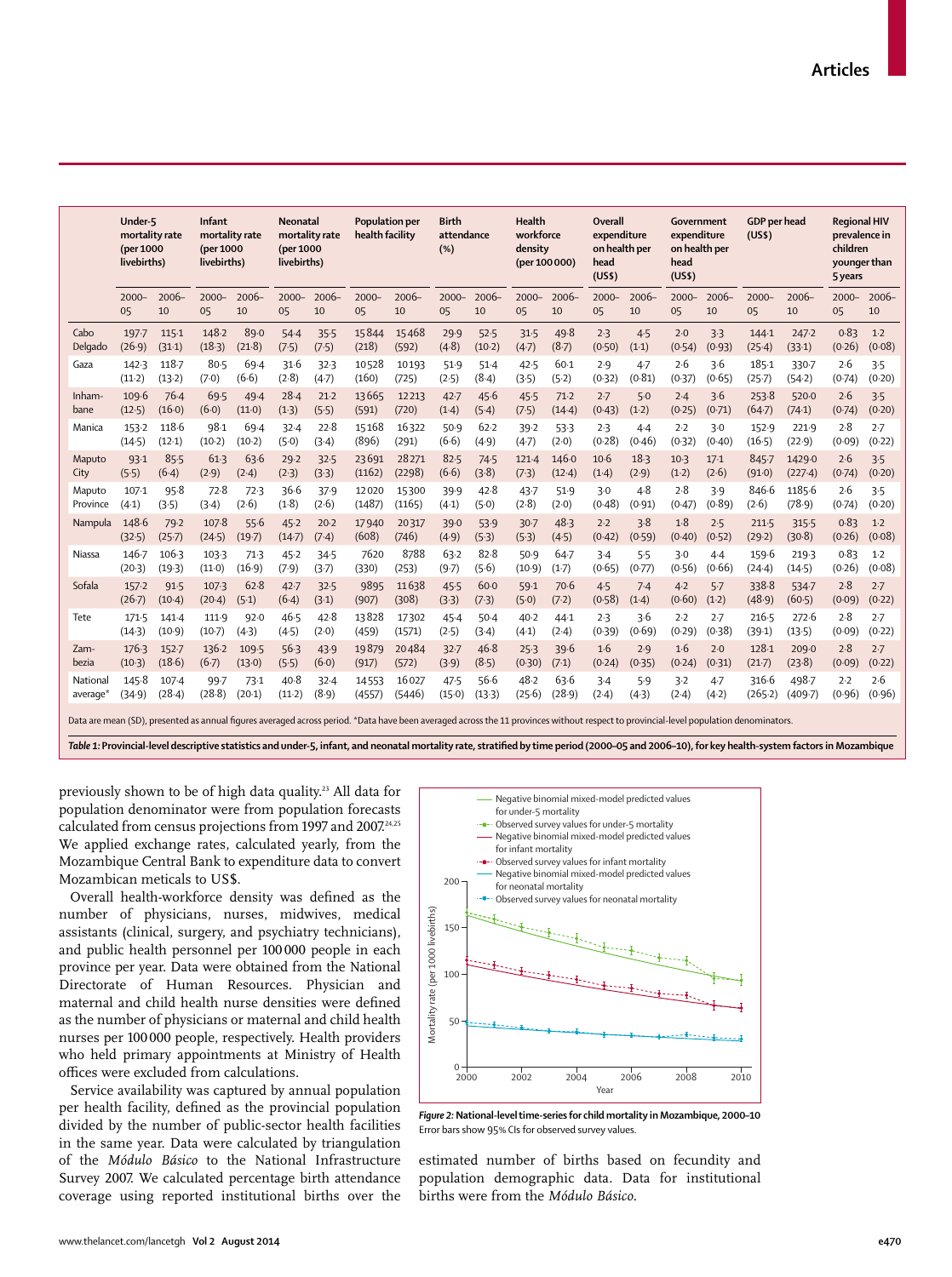|                                                                                                 | Rate ratio for province-level yearly<br>change in under-5 mortality<br>(95% CI) | p value  | Overall percentage change in<br>under-5 mortality rate, 2000-10<br>(95% CI) |  |  |  |  |  |
|-------------------------------------------------------------------------------------------------|---------------------------------------------------------------------------------|----------|-----------------------------------------------------------------------------|--|--|--|--|--|
| Cabo Delgado                                                                                    | $0.909(0.895 - 0.923)$                                                          | < 0.0001 | $-65.0\%$ (-70.3 to -58.6)                                                  |  |  |  |  |  |
| Gaza                                                                                            | $0.964(0.948 - 0.979)$                                                          | < 0.0001 | -33.4% (-44.2 to -20.4)                                                     |  |  |  |  |  |
| Inhambane                                                                                       | 0.933 (0.915-0.951)                                                             | < 0.0001 | $-53.5\%$ (-62.4 to -42.6)                                                  |  |  |  |  |  |
| Manica                                                                                          | 0.955 (0.940-0.970)                                                             | < 0.0001 | -39.9% (-49.5 to -28.5)                                                     |  |  |  |  |  |
| Maputo City                                                                                     | 0.978 (0.959-0.997)                                                             | 0.025    | $-21.9\% (-37.1$ to $-3.1)$                                                 |  |  |  |  |  |
| Maputo Province                                                                                 | 0.981 (0.963-0.999)                                                             | 0.038    | $-19.2\%$ (-33.9 to $-1.1$ )                                                |  |  |  |  |  |
| Nampula                                                                                         | $0.889(0.873 - 0.905)$                                                          | < 0.0001 | $-72.7\%$ ( $-77.6$ to $-66.8$ )                                            |  |  |  |  |  |
| <b>Niassa</b>                                                                                   | 0.937 (0.922-0.953)                                                             | < 0.0001 | -50.9% (-59.0 to -41.1)                                                     |  |  |  |  |  |
| Sofala                                                                                          | 0.911 (0.896-0.927)                                                             | < 0.0001 | $-64.0\%$ (-70.0 to -56.6)                                                  |  |  |  |  |  |
| Tete                                                                                            | 0.964 (0.950-0.979)                                                             | < 0.0001 | $-33.1\%$ (-43.1 to $-21.3$ )                                               |  |  |  |  |  |
| Zambezia                                                                                        | 0.978 (0.964-0.992)                                                             | 0.0022   | $-22.0\% (-33.4$ to $-8.6)$                                                 |  |  |  |  |  |
| Overall                                                                                         | 0.945 (0.927-0.963)                                                             | < 0.0001 | $-46.5\%$ (-56.6 to -34.0)                                                  |  |  |  |  |  |
| Table 2: Mixed-effects negative binomial model of province-level and overall changes in under-5 |                                                                                 |          |                                                                             |  |  |  |  |  |

**mortality rate in Mozambique, 2000–10**

Annual expenditures on health per head included provincial government recurrent expenditures and onbudget donor resources channelled through the common fund to complement provincial expenditures. We calculated per-head figures for government and donor expenditures separately, as well as combined. Both central funds managed directly by the Ministry of Health for health programmes, pharmaceutical and equipment procurement, and donor vertical funds were excluded because of unavailability of provincial-level data. All health expenditure variables were based on data from the Ministry of Health Budget Execution Reports 2000–10.26

Provincial-level GDP per head was the total annual production divided by the total population in each province. We estimated annual HIV prevalence in children younger than 5 years for each region in the country using official Ministry of Health statistics.<sup>27</sup>

# **Statistical analysis**

Our analysis plan included univariate analyses of variables across time and provinces; initial scatterplots to visualise explanatory variables across strata of under-5, infant, and neonatal mortality to identify outliers and determine functional forms for variable parameterisation; analyses of crude time trends in under-5, infant, and neonatal mortality nationally and across provinces; and analyses of each explanatory variable and its effect on under-5, infant, and neonatal mortality after accounting for the confounding effect of time. We used Stata version 13 (StataCorp, College Station, TX, USA) for statistical analyses. We assessed associations for statistical significance at α=0∙05 using two-tailed tests.

We excluded Maputo City from the associative analyses because of its unique sociodemographic and serviceprovision characteristics shown in table 1. All health financing and income variables (including GDP per head) were  $log_{10}$ -transformed. For ease of interpretation,

to increase statistical power, and because we noted no strong deviations from linearity, all other predictor variables were modelled as continuous. Crude analyses of the time trend in under-5 mortality showed provinciallevel heterogeneity in intercepts, as well as the rate of change over time. Results of initial analyses to assess the assumption necessary for Poisson models (ie, that the mean and variance of the outcome variable are equal), suggested that the variance exceeded the mean. Thus, we fitted mixed-effects negative binomial regression with random intercepts for province and random slopes over time. Analyses of residual plots suggested no significant lack of model fit. We assessed the national time trends in under-5, infant, and neonatal mortality by including continuous time alone in the model. To examine trends for each province separately, we included interaction terms between province and continuous time. Multicollinearity between predictor variables of interest and low statistical power precluded the use of a fully adjusted multivariable model.

## **Role of the funding source**

The funder of the study had no role in study design, data collection, data analysis, data interpretation, or writing of the report. The corresponding author had full access to all the data in the study and had final responsibility for the decision to submit for publication.

# **Results**

The crude national-level under-5 mortality rate fell from 166∙6 per 1000 livebirths (95% CI 162∙2–171∙2) in 2000 to 93⋅7 per 1000 livebirths (87⋅9–100⋅0) in 2010 (figure 2). Crude under-5 mortality differed greatly between provinces, as did decreases over time. Cabo Delgado had the highest provincial under-5 mortality rate for the 6-year period of 2000–05 (197∙7 per 1000 livebirths), but this was reduced to 115∙1 per 1000 livebirths for the years 2006–10 (table 1). By contrast, Zambezia and Tete provinces made little progress (table 1). Nationally, infant mortality fell from 115·3 per 1000 livebirths (95% CI 111·5–119·2) in 2000 to 63·9 per 1000 livebirths (59·5–68·7) in 2010 and neonatal mortality fell from 48·2 per 1000 livebirths (45·7–50·8) in 2000 to 30·4 per 1000 livebirths  $(27.3-33.8)$  in 2010 (figure 2). Crude neonatal mortality and its change over time were strongly heterogeneous across provinces, with Maputo City, Maputo Province, and Gaza showing increases in neonatal mortality between 2000–05 and 2006–10. By contrast, in Nampula neonatal mortality fell from 45·2 per 1000 livebirths in 2000–05 to 20·2 per 1000 livebirths in 2006–10 (table 1).

Total population per health facility increased for eight of the 11 provinces between 2000–05 and 2006–10, with Maputo Province showing the greatest increase (table 1). The proportion of births attended by skilled professionals increased for nine of 11 provinces, with Cabo Delgado and Zambezia seeing very large increases (table 1). Every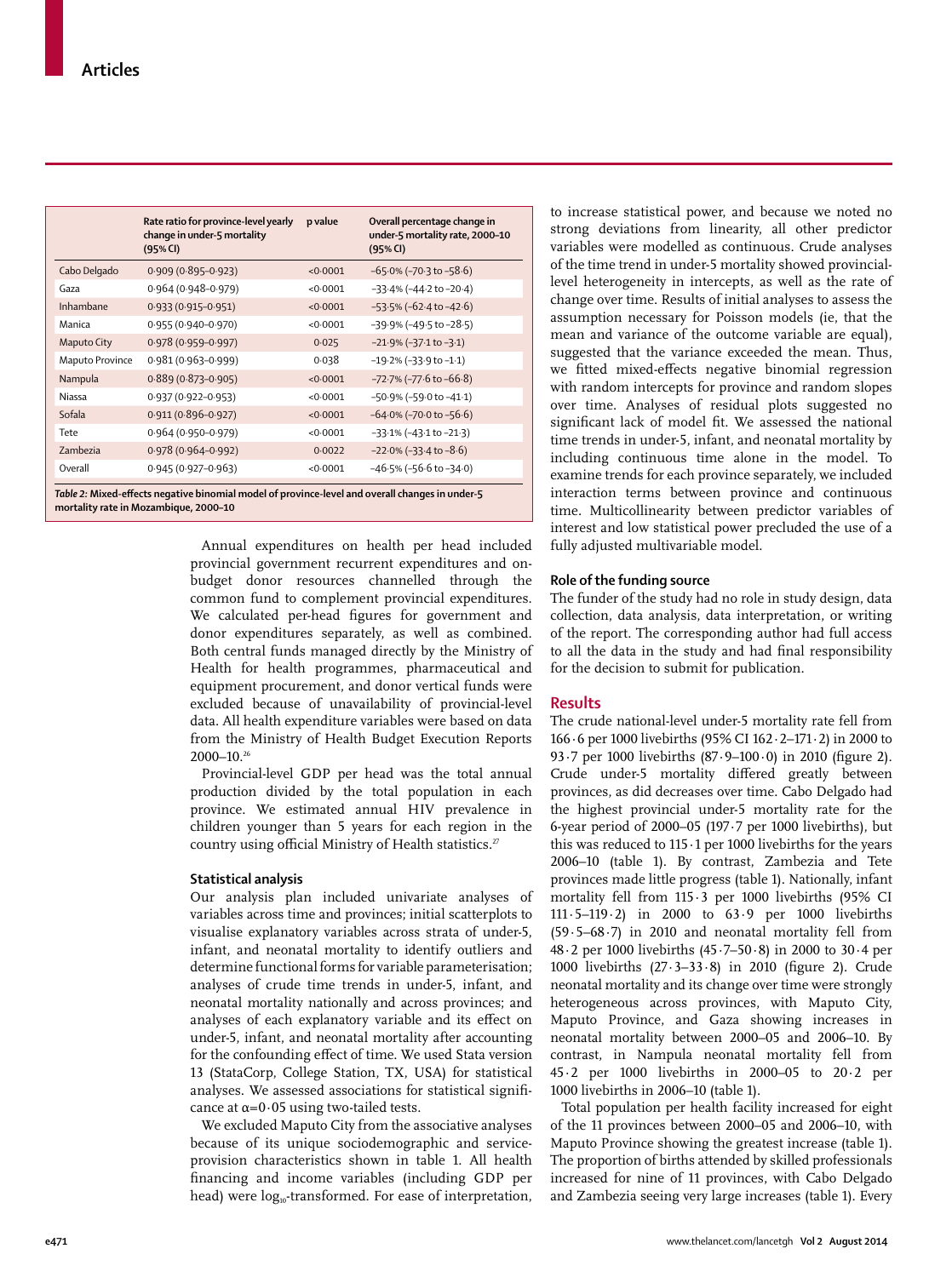

*Figure 3:* **Provincial-level time-series for child mortality in Mozambique, 2000–10** Error bars show 95% CIs for observed survey values.

province showed improvement in health-workforce density over the study period, with Nampula, Inhambane, and Cabo Delgado seeing the greatest changes. Similarly, GDP and overall per-head expenditure on health increased for every province, with Cabo Delgado seeing the largest increase in overall health expenditure and Inhambane having the greatest increase in GDP (table 1).

Across all 11 provinces, under-5 mortality decreased by an average of 5∙5% each year from 2000 to 2010, resulting in a 46∙5% decrease over the entire 11-year period (figure 2; table 2). There was, however, statistically significant provincial-level heterogeneity in rates of change in under-5 mortality, with yearly decreases being as high as 11·1% (Nampula) and as low as about 2% (Maputo Province, 1∙9%; Maputo City, 2∙2%; figure 3). Across all provinces, infant mortality decreased by an average of 5·4% and neonatal mortality by 4·5% each year, resulting in a 45·8% reduction in infant mortality and a 39·4% reduction in neonatal mortality over the 11–year period (tables 3, 4). Seven of 11 provinces had significant decreases in neonatal mortality over the 11-year period, with yearly decreases as high as 13·6% for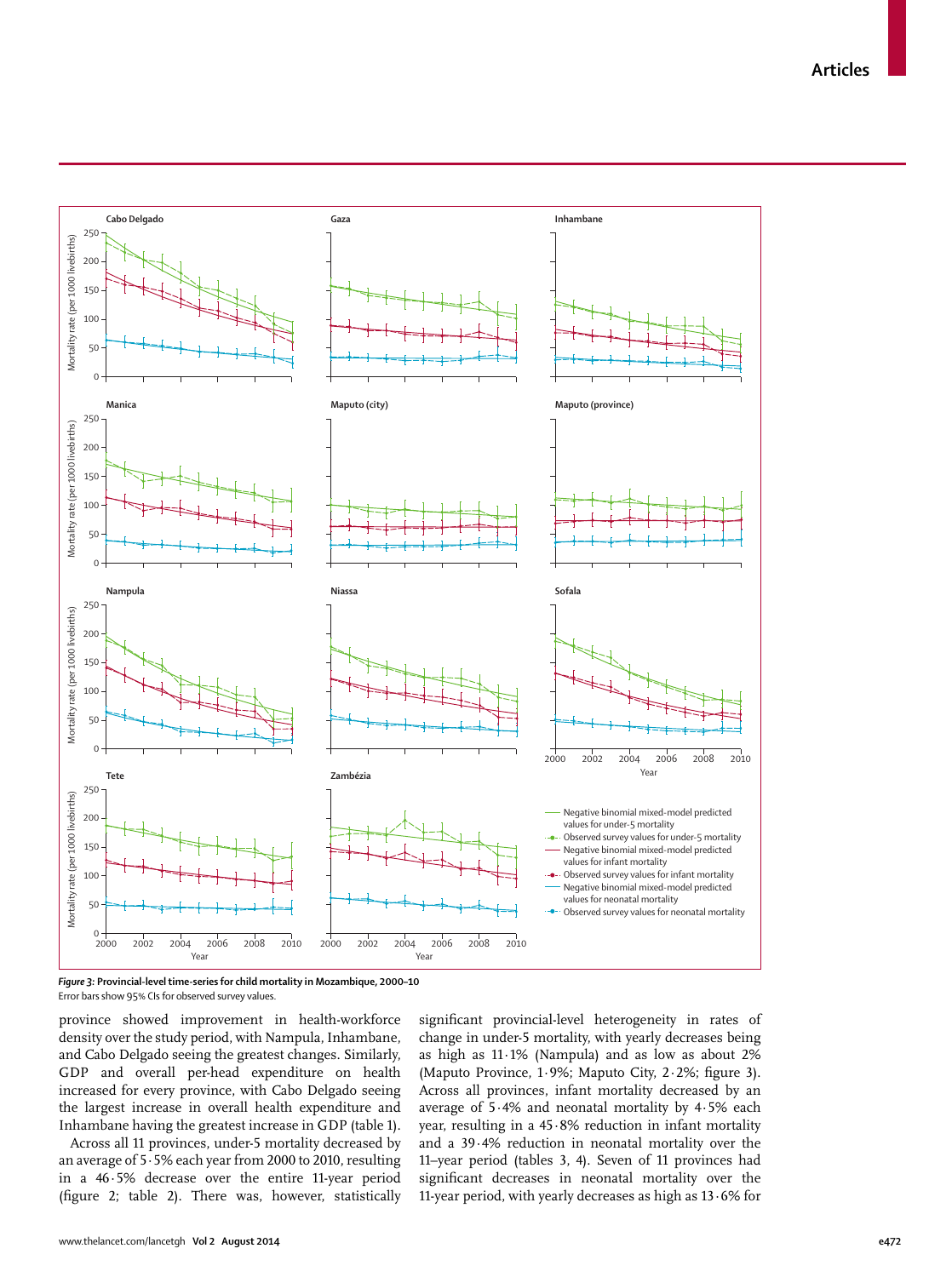|                 | Rate ratio for province-<br>level yearly change in<br>infant mortality<br>(95% CI) | p value  | Overall percentage change<br>in infant mortality rate,<br>2000-10<br>(95% CI) |
|-----------------|------------------------------------------------------------------------------------|----------|-------------------------------------------------------------------------------|
| Cabo Delgado    | $0.915(0.899 - 0.930)$                                                             | < 0.0001 | $-62.5\%$ (-69.0 to -54.6)                                                    |
| Gaza            | $0.968(0.948 - 0.989)$                                                             | 0.003    | $-29.9\%$ (-44.5 to $-11.4$ )                                                 |
| Inhambane       | $0.937(0.915 - 0.959)$                                                             | < 0.0001 | $-51.4\%$ (-62.7 to $-36.7$ )                                                 |
| Manica          | $0.940(0.921 - 0.959)$                                                             | < 0.0001 | $-49.3\%$ (-59.5 to -36.7)                                                    |
| Maputo City     | $0.998(0.975 - 1.02)$                                                              | 0.89     | $-1.8\%$ ( $-24.2$ to 27.0)                                                   |
| Maputo Province | 0.999 (0.978-1.02)                                                                 | 0.97     | $-0.43\%$ (-21.5 to 26.4)                                                     |
| Nampula         | $0.884(0.865 - 0.903)$                                                             | < 0.0001 | $-74.4\%$ (-79.7 to -67.6)                                                    |
| Niassa          | 0.933 (0.914-0.952)                                                                | < 0.0001 | $-53.5\%$ (-62.7 to -42.1)                                                    |
| Sofala          | $0.912(0.893 - 0.931)$                                                             | < 0.0001 | $-63.8\%$ (-71.0 to -54.7)                                                    |
| Tete            | 0.964 (0.947-0.982)                                                                | <0.0001  | $-33.2\%$ ( $-45.4$ to $-18.3$ )                                              |
| Zambezia        | 0.963 (0.947-0.980)                                                                | <0.0001  | $-33.7\%$ ( $-44.9$ to $-20.4$ )                                              |
| Overall         | 0.946 (0.923-0.966)                                                                | < 0.0001 | $-45.8\%$ (-57.2 to -31.4)                                                    |

Table 3: Mixed-effects negative binomial model of province-level and overall changes in infant mortality **rate in Mozambique, 2000–10**

|                                                                                                                                           | Rate ratio for province-<br>level yearly change in<br>neonatal mortality<br>(95% CI) | p value   | Overall percentage<br>change in neonatal<br>mortality rate, 2000-10<br>(95% CI) |  |  |  |  |
|-------------------------------------------------------------------------------------------------------------------------------------------|--------------------------------------------------------------------------------------|-----------|---------------------------------------------------------------------------------|--|--|--|--|
| Cabo Delgado                                                                                                                              | $0.928(0.903 - 0.954)$                                                               | < 0.0001  | $-55.9\%$ (-67.5 to -40.2)                                                      |  |  |  |  |
| Gaza                                                                                                                                      | $0.995(0.964 - 1.03)$                                                                | 0.78      | $-4.9\%$ (-33.0 to 35.1)                                                        |  |  |  |  |
| Inhambane                                                                                                                                 | 0.942 (0.909-0.977)                                                                  | 0.00012   | $-48.0\%$ (-65.0 to -22.8)                                                      |  |  |  |  |
| Manica                                                                                                                                    | 0.933 (0.902-0.966)                                                                  | < 0.0001  | $-53.3\%$ (-67.9 to $-31.9$ )                                                   |  |  |  |  |
| Maputo City                                                                                                                               | $1.00(0.973 - 1.04)$                                                                 | 0.77      | 5.4% (-26.4 to 51.0)                                                            |  |  |  |  |
| Maputo Province                                                                                                                           | $1.01(0.976 - 1.04)$                                                                 | 0.71      | 6.3% (-23.1 to 47.1)                                                            |  |  |  |  |
| Nampula                                                                                                                                   | $0.864(0.835 - 0.894)$                                                               | < 0.0001  | $-80.0\%$ ( $-86.2$ to $-70.9$ )                                                |  |  |  |  |
| Niassa                                                                                                                                    | 0.948 (0.921-0.975)                                                                  | < 0.00025 | -44.7% (-59.7 to -24.1)                                                         |  |  |  |  |
| Sofala                                                                                                                                    | 0.954 (0.927-0.983)                                                                  | 0.00019   | $-40.1\%$ (-56.7 to -17.2)                                                      |  |  |  |  |
| Tete                                                                                                                                      | 0.984 (0.958-1.01)                                                                   | 0.24      | $-16.5\%$ ( $-38.0$ to 12.4)                                                    |  |  |  |  |
| Zambezia                                                                                                                                  | 0.958 (0.933-0.983)                                                                  | 0.00011   | $-37.9\%$ ( $-53.3$ to $-17.3$ )                                                |  |  |  |  |
| Overall                                                                                                                                   | 0.955 (0.932-0.979)                                                                  | 0.00027   | -39.4% (-53.8 to -20.7)                                                         |  |  |  |  |
| Table 4: Mixed-effects negative binomial model of province-level and overall changes in neonatal<br>mortality rate in Mozambique, 2000-10 |                                                                                      |           |                                                                                 |  |  |  |  |

Nampula (table 4). Gaza, Maputo City, Maputo Province, and Tete did not have statistically significant changes in neonatal mortality over the 11-year period.

Overall health-workforce density and maternal and child health nurse density were both significantly associated with changes in under-5 and neonatal mortality over time, whereas physician density was not (although all three variables had similar directions and point estimates for effect size). Each ten additional health workers per 100 000 people was associated with a 5∙8% (95% CI 1∙6–9∙9) decrease in under-5 mortality and an  $8.1\%$  (0.9–14.7) decrease in neonatal mortality. Each ten additional maternal or child health nurses per 100 000 people was associated with a 4∙1% (0∙1–8∙0) decrease in under-5 mortality and an 8·6% (1·7–14·9) decrease in neonatal mortality (table 5). Infant mortality was not significantly related to any health workforce variables.

A larger population per health facility was strongly and consistently associated with higher under-5 mortality over time: each additional 5000 individuals per health facility was associated with a 14% (95% CI 1∙5–27∙9) increase in under-5 mortality. Institutional birth attendance was also strongly associated with under-5 mortality, with each 10% increase in coverage associated with a 6∙1% (1∙9–10∙1) decrease in under-5 mortality over time. We noted similar directions and effect sizes for infant and neonatal mortality, although population per health facility was not significantly associated with neonatal mortality ( $p=0.07$ ; table 5).

Each 10-times increase in per-head government expenditure on health was associated with a 20% (95% CI 2∙3–34∙8) decrease in under-5 mortality, but was not significantly associated with infant or neonatal mortality. Provincial-level GDP, regional HIV prevalence in children younger than 5 years, and other health-financing variables (overall expenditures and donor-funded expenditures) were not significantly associated with changes in under-5, infant, or neonatal mortality over time (table 5).

## **Discussion**

This study is the first analytical assessment of the effects of changes in health-system factors on child mortality in Mozambique. Mozambique has made impressive strides towards achievement of MDG 4 in the past 11 years. However, behind these impressive national-level gains hides substantial heterogeneity in crude and modelled under-5 mortality, and infant and neonatal mortality, at the provincial level (panel). In 2010, Zambezia (131∙7 per 1000 livebirths) and Tete (133∙3) had roughly 2∙5 times the crude child mortality of Inhambane (55·9) or Nampula (52·8). Neonatal mortality shows even stronger disparities, with five of 11 provinces showing decreases of more than 40% (and up to 80%), but four provinces showing no significant improvements over the 11-year period. Subnational disparities in child mortality suggest the need for a more nuanced approach in the post-MDG era, with inequities in health within countries explicitly acknowledged and taken into account in goal setting and the planning of health policy. New methods for investigating population-level trends in health indicators are urgently needed to extend subnational analyses to the district level,<sup>28</sup> a level of disaggregation difficult to achieve with existing designs of large-scale community surveys (DHS and MICS).

The findings from our longitudinal subnational study corroborate the results of previous large, cross-national studies exploring health-facility factors and their relation to under-5 mortality, showing that higher health workforce densities and skilled birth attendance coverage are related to lower under-5 and neonatal mortality.8,15,29 Our finding that the effect sizes of increases in overall public-sector health-workforce density, maternal and child health nurse density, and institutional birth attendance coverage were strongly associated with reductions in neonatal mortality should be of particular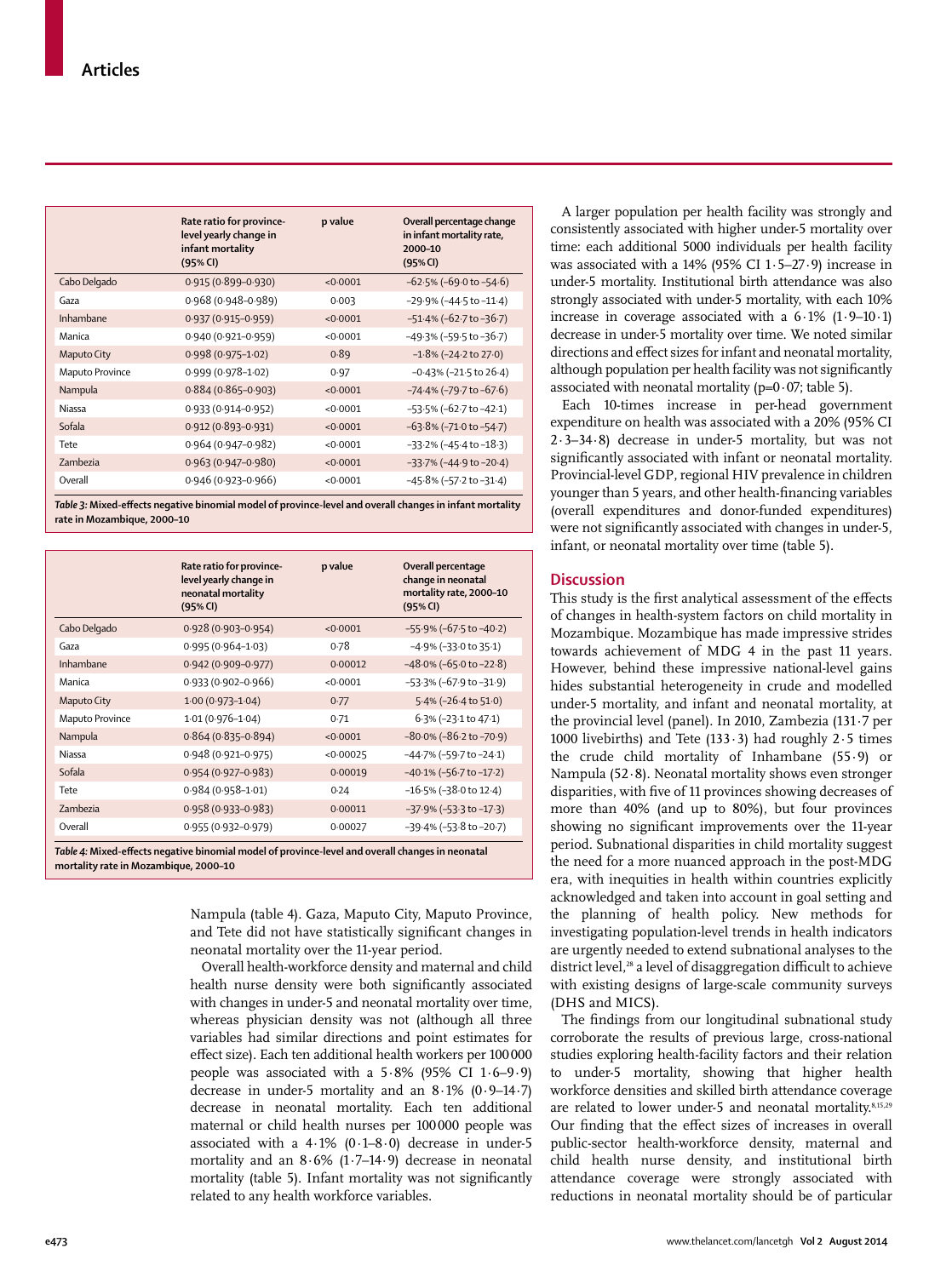|                                                                                                                                                                                                             | Adjusted rate ratio† for<br>under-5 mortality rate<br>(95% CI)                                                                                                                         | p value for<br>under-5<br>mortality rate | Adjusted rate ratio† for<br>infant mortality rate<br>(95% CI) | p value for<br>infant<br>mortality rate | Adjusted rate ratio† for<br>neonatal mortality rate<br>(95% CI) | p value for<br>neonatal<br>mortality rate |  |  |  |
|-------------------------------------------------------------------------------------------------------------------------------------------------------------------------------------------------------------|----------------------------------------------------------------------------------------------------------------------------------------------------------------------------------------|------------------------------------------|---------------------------------------------------------------|-----------------------------------------|-----------------------------------------------------------------|-------------------------------------------|--|--|--|
| <b>Health workforce</b>                                                                                                                                                                                     |                                                                                                                                                                                        |                                          |                                                               |                                         |                                                                 |                                           |  |  |  |
| Health-workforce density (10-unit change per 100 000)                                                                                                                                                       | $0.94(0.90 - 0.98)$                                                                                                                                                                    | 0.0074                                   | $0.96(0.91 - 1.01)$                                           | 0.095                                   | $0.92(0.85 - 0.99)$                                             | 0.028                                     |  |  |  |
| Physician density (1-unit change per 100 000)                                                                                                                                                               | $0.96(0.90 - 1.03)$                                                                                                                                                                    | 0.26                                     | $0.98(0.91 - 1.06)$                                           | 0.65                                    | $1.00(0.89 - 1.13)$                                             | 0.98                                      |  |  |  |
| Maternal and child health nurse density (10-unit change per<br>100000)                                                                                                                                      | $0.96(0.92 - 0.99)$                                                                                                                                                                    | 0.045                                    | $0.97(0.92 - 1.02)$                                           | 0.20                                    | $0.91(0.85 - 0.98)$                                             | 0.015                                     |  |  |  |
| Health-service delivery                                                                                                                                                                                     |                                                                                                                                                                                        |                                          |                                                               |                                         |                                                                 |                                           |  |  |  |
| Population per health facility (5000-person change)                                                                                                                                                         | $1.14(1.02 - 1.28)$                                                                                                                                                                    | 0.03                                     | $1.16(1.01-1.33)$                                             | 0.03                                    | $1.16(0.99 - 1.36)$                                             | 0.07                                      |  |  |  |
| Institutional birth attendance coverage (10% change)                                                                                                                                                        | $0.94(0.90 - 0.98)$                                                                                                                                                                    | 0.0046                                   | $0.94(0.89 - 0.99)$                                           | 0.026                                   | $0.91(0.85 - 0.98)$                                             | 0.008                                     |  |  |  |
| <b>Health financing</b>                                                                                                                                                                                     |                                                                                                                                                                                        |                                          |                                                               |                                         |                                                                 |                                           |  |  |  |
| Overall health expenditure per head (10-times change, US\$)                                                                                                                                                 | $0.87(0.70 - 1.09)$                                                                                                                                                                    | 0.23                                     | $0.88(0.67 - 1.15)$                                           | 0.33                                    | $1.13(0.74 - 1.72)$                                             | 0.57                                      |  |  |  |
| Government expenditure on health per head (10-times<br>change, US\$)                                                                                                                                        | $0.80(0.65 - 0.98)$                                                                                                                                                                    | 0.028                                    | $0.81(0.64 - 1.03)$                                           | 0.092                                   | $1.08(0.74 - 1.58)$                                             | 0.69                                      |  |  |  |
| Donor common fund expenditure on health per head<br>(10-times change, US\$)                                                                                                                                 | $1.03(0.99 - 1.08)$                                                                                                                                                                    | 0.18                                     | $1.03(0.98 - 1.10)$                                           | 0.25                                    | $1.02(0.94 - 1.12)$                                             | 0.60                                      |  |  |  |
| Other variables                                                                                                                                                                                             |                                                                                                                                                                                        |                                          |                                                               |                                         |                                                                 |                                           |  |  |  |
| Regional HIV prevalence in children younger than 5 years<br>$(\%)$                                                                                                                                          | $1.05(0.98 - 1.11)$                                                                                                                                                                    | 0.16                                     | $1.05(0.97 - 1.13)$                                           | 0.21                                    | $0.94(0.95 - 1.03)$                                             | 0.18                                      |  |  |  |
| GDP per head (10-times change, US\$)                                                                                                                                                                        | $0.92(0.62 - 1.36)$                                                                                                                                                                    | 0.67                                     | $0.91(0.56 - 1.46)$                                           | 0.69                                    | $0.82(0.48-1.42)$                                               | 0.49                                      |  |  |  |
| *Excludes Maputo City. †Adjusted rate ratios from mixed-effects negative binomial models adjusted for time trend in mortality (2000-10) by use of random intercepts for province and random slope for time. |                                                                                                                                                                                        |                                          |                                                               |                                         |                                                                 |                                           |  |  |  |
|                                                                                                                                                                                                             | Table 5: Mixed-effects negative binomial regression models of factors associated with provincial-level* changes in under-5, infant, and neonatal mortality rate in Mozambique, 2000-10 |                                          |                                                               |                                         |                                                                 |                                           |  |  |  |

interest to policy makers—these variables represent opportunities for future resource allocation if decreasing neonatal mortality is a priority.

Encouragingly, every province in Mozambique had increases in health-workforce density and only one province (Gaza) did not increase birth attendance coverage between 2000 and 2010. In 2011, 98% of primary health facilities were implementing the Integrated Management of Childhood Illnesses strategy as the main child survival strategy, which was introduced in 1999. In addition to new vaccine introduction (hepatitis B and *Haemophilus infl uenzae* type b), third-dose diphtheria, pertussis, and tetanus coverage has increased from an estimated 68% in 1999 to 76% in 2012.30 Despite these increases, Mozambique continues to rank among the lowest countries worldwide in terms of health worker to population density,<sup>31</sup> which as we have shown varies dramatically across the country. This scarcity of trained human resources is compounded by insufficient resources to train and retain health workers in the public sector,<sup>32</sup> as well as brain drain and internal migration of qualified health workers from the National Health Service.<sup>33</sup> Efforts to address the scarcity of trained publicsector health workers, as well as to ensure their rational distribution, deserve renewed attention, especially in view of our findings that provinces with higher densities of health workers achieved greater reductions in under-5 mortality. For example, Tete Province continues to have among the highest under-5, infant, and neonatal mortality in Mozambique and had only a 10% increase in health-worker density over the study period, contrasting with a national increase of 32%. Massive long-term investments are needed to sustainably increase the capacity of health training centres, with commensurate political will to address funding and policy constraints to workers' entry into the National Health Service.<sup>32,34</sup> Strategies to promote equitable distribution of health workers within Mozambique are needed to maximise the return on investments in workforce expansion, and could include incentives to maintain health professionals in the public sector working in neglected areas through increased salaries and improved working conditions.

Of the significant predictors identified through our models, only population per health facility was trending in the wrong direction over the 11-year period: eight of 11 provinces had increases in population served per facility, which was a significant predictor of increased child death. Although expensive and time-consuming, the need for continued investment in the expansion of health infrastructure to meet existing and future population needs is clear. In the interim, innovative approaches to rapidly decrease the absolute or effective number of people served by each health facility are needed. Such approaches could include improvement of networks between community, primary, and referral facilities; investments in trained and salaried community health workers; and operations research to optimise patient flow through facilities.

By contrast with our assumption and results from previous cross-national studies,<sup>15</sup> we did not identify an association between GDP per head or overall health expenditures and under-5 mortality. The relation between per-head GDP and health has generated controversial (and still unresolved) debates, centred on the potential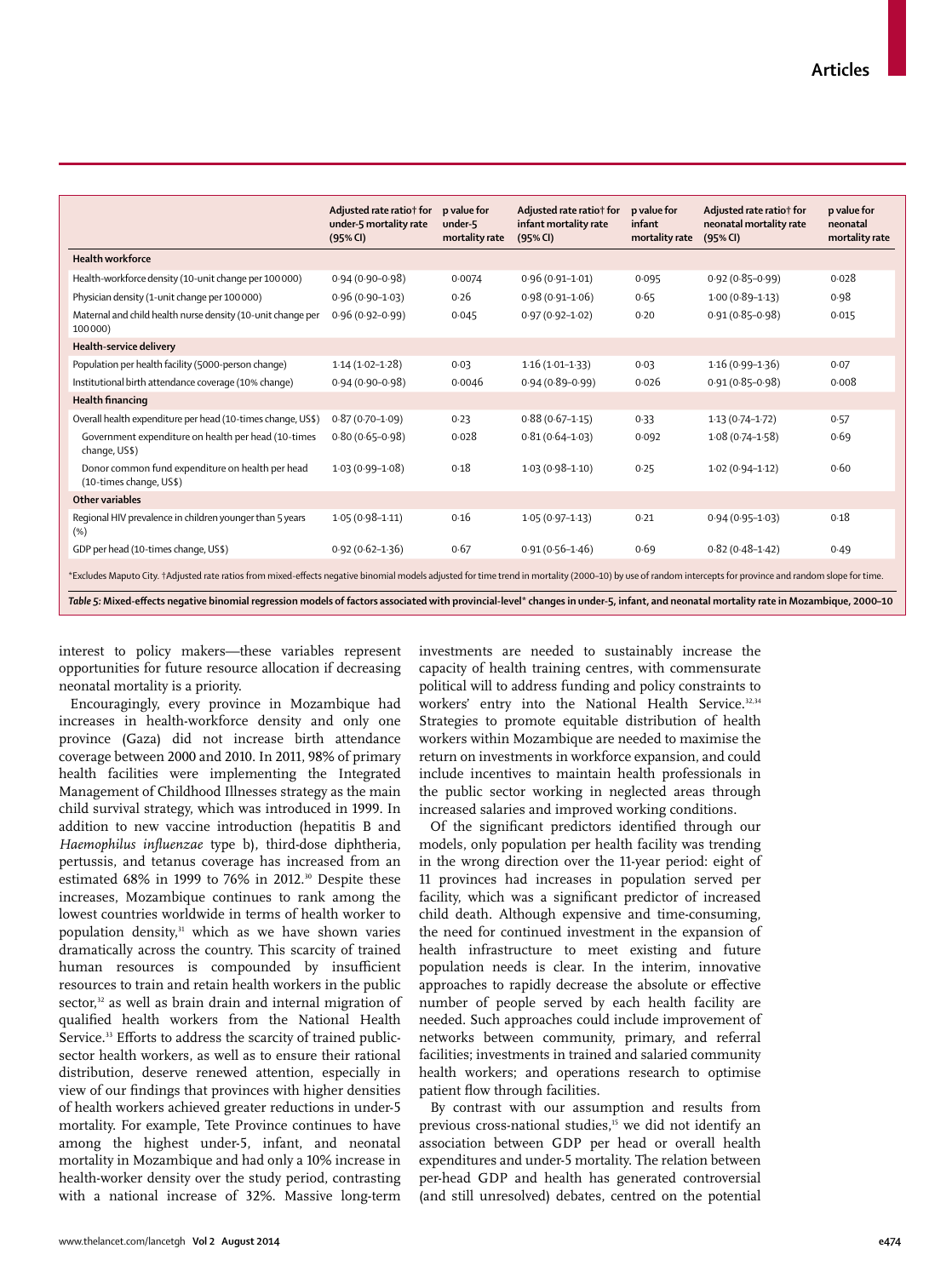#### *Panel:* **Research in context**

## **Systematic review**

We searched PubMed and Google Scholar for English and Portuguese reports, published between 1966 and 2014, of longitudinal studies examining the effect of changes in health-system factors on child mortality in low-income and middle-income countries similar to Mozambique. Search terms used included "health systems", "health systems strengthening", "systems", "workforce", "human resources", "HIV", and "under-5 mortality", "infant mortality", "neonatal mortality", "MDG4", and "child death". Most previous studies are cross-national in nature and few (if any) use data resolution below the national level. Existing cross-national studies<sup>8,15,29</sup> suggested that health workforce densities and skilled birth attendance were associated with lower under-5 and neonatal mortality rates.

#### **Interpretation**

The results of our study show that Mozambique made impressive progress in reducing deaths among children younger than 5 years between 2000 and 2010, with all provinces showing significant reductions. Infant mortality has fallen significantly in eight of 11 provinces, and neonatal mortality has fallen significantly in seven of 11 provinces, showing the continuing (and in some cases widening) gaps in health status between provinces. Our analyses suggest that these large gains in child mortality were most strongly related to improvements in public-sector health workforce density, institutional birth coverage, and increases in government financing for health. These findings add to increasing evidence from other longitudinal cross-national studies<sup>8,15,29</sup> that emphasises the fundamental importance of public-sector human resources underlying improvements in population health.

for reverse causality and the effects of subnational income inequality on health not captured through crude measures of per-head GDP.<sup>35</sup> Recent study findings suggest a very small to null association between increases in per-head GDP and reductions in early childhood undernutrition across countries<sup>36</sup>—results that support our findings in the present study.

However, we did note a significant association between increased government health financing and decreased under-5 mortality over the 11-year period. Increased government budget resources reflect the expansion of the national health system to support salaries and other health-facility running costs. Donor common fund resources represent a precious, but still limited, supplement to existing government resources, especially for disadvantaged provinces. Moreover, common fund resources might be non-significant in our analyses because they are often targeted to the acquisition of equipment, biotechnology, and drugs, which are often centralised at the national level and therefore excluded from the present study. Overall, our findings suggest

that, in settings where access to services remains poor, economic improvement might not necessarily translate into health improvements unless increased resources are channelled into equitable and sustained expansion of public health services.

Further contrary to our assumption, HIV prevalence was not related to changes in under-5 mortality over time. This finding could be a result of our use of regional prevalence of HIV among children younger than 5 years rather than provincial-level data, which could have resulted in inflated variances and undermined our ability to detect an effect even if one was present. Additionally, the widespread introduction of combination antiretroviral therapy and programmes to prevent mother-to-child transmission during the same time period as our study (2000–10) might have hindered our ability to detect an association between HIV and under-5 mortality.

Our study has several important limitations. First, the use of DHS and MICS data limited subnational analyses to the provincial level, masking potential district-level heterogeneity in mortality outcomes. Second, the use of these data sources also limited the statistical power of our analyses, precluding the use of rigorous multivariable analyses. Third, survey teams, methods, and implementation might differ between community survey types (DHS vs MICS) or DHS surveys done at different times, in addition to recall or other reactive biases of respondents. Together, these issues could lead to bias in our estimates of mortality estimates extracted by use of retrospective full birth history data. In the present study, most estimates of under-5 mortality matched well over time that is, overlapping estimates of under-5 mortality were similar for DHS data from 2003, DHS data from 2011, and MICS data from 2008. However, we noted that Inhambane and Nampula had consistently lower estimates of under-5 mortality from the DHS 2011 than from either the DHS 2003 or the MICS. We anticipate that combining these overlapping estimates provides the best estimate of the truth, but we hypothesise that the estimates from DHS 2011 for Inhambane and Nampula are spuriously low on the basis of our in-country experience. More generally, the fact that these community surveys show large discrepancies and represent the only data source for under-5, and other, mortality estimates available for decision making is concerning and suggests the need for new approaches in the future. A further limitation is the absence of data for potential explanatory variables of interest, including causes of child death and health service coverage, which could help to account for the relative differences in changes in mortality estimates over time within provinces. Because these data are generally available only intermittently through community surveys, they could not be included without multiple imputation efforts. As a result, the potential exists for confounding in our assessment of the relation between mortality estimates and health-system factors.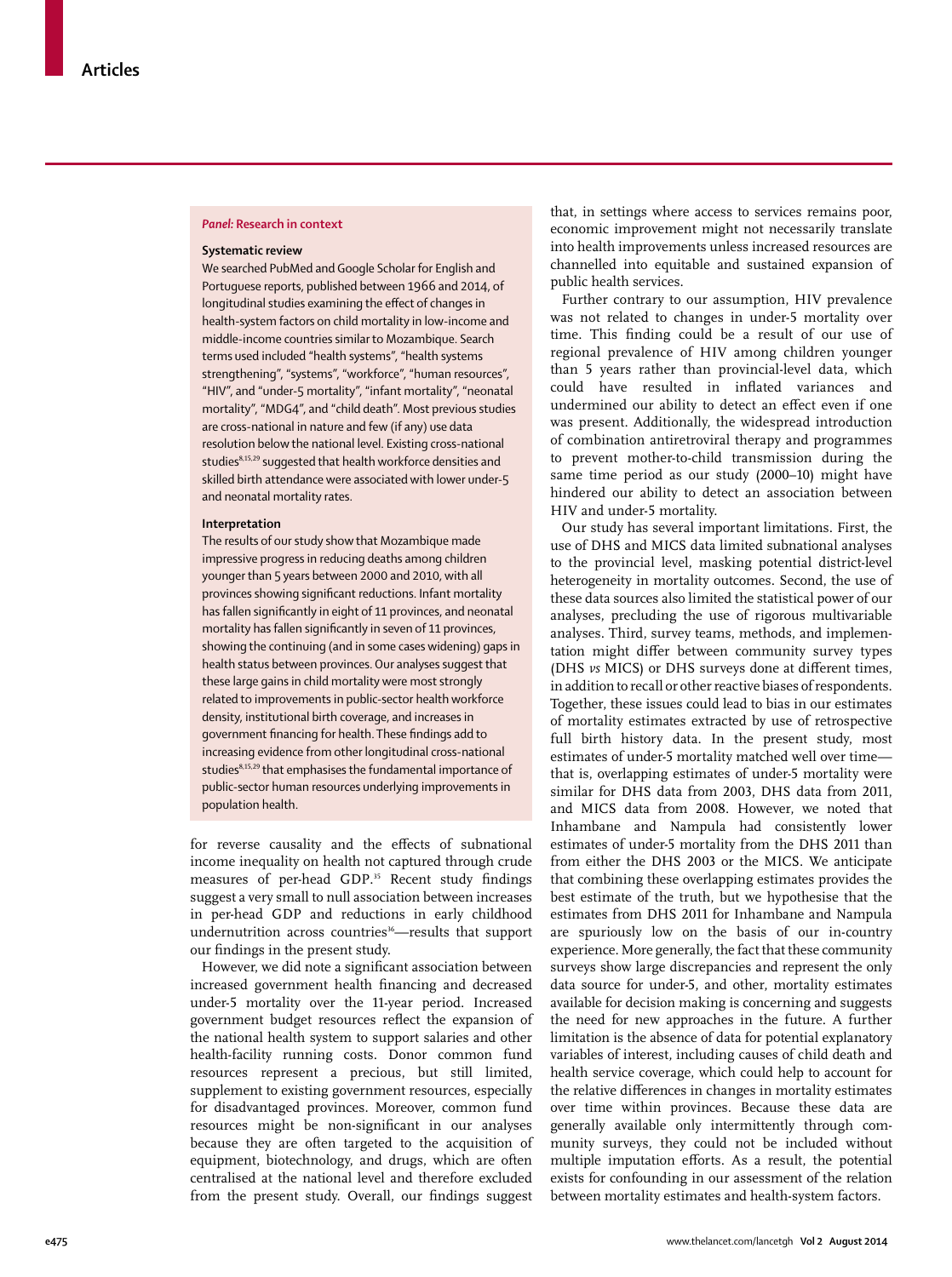Despite these limitations, our study has some notable strengths. Using both community surveys and routine Ministry of Health data sources, we were able to include a range of potential explanatory variables to address an important and relevant question for countries striving to structure their health systems to accelerate improvements in population health, including decreased under-5, infant, and neonatal mortality. Furthermore, the longitudinal and subnational nature of the analysis allowed us to describe improvements over time, and estimate associations between health-system factors and rates of change in child mortality across meaningful administrative units in Mozambique.

Overall, our findings show that Mozambique made substantial progress in the reduction of child, infant, and neonatal mortality between 2000 and 2010. However, national success masks continued inequalities at the subnational level. Some of the improvements in child mortality seem to be attributable to the expansion of the national health system, particularly improvements in public-sector human resources for health, increased institutional birth coverage, and increased government health expenditures. A significant predictor of child death that warrants further attention in Mozambique, and potentially in other low-income and middle-income countries, is the number of individuals served by each health facility. New and different methods to accurately estimate trends in under-5 mortality at subprovincial levels are urgently needed to track and target health disparities within low-income and middle-income countries.

#### **Contributors**

QFF, BHW, JP, SG, and KS formulated the research question and analysis plan. QFF and BHW did the data analysis, with creative input from KS. QFF drafted first version of the report, with creative input from BHW and KS. LA provided support for the analysis of expenditure data. All authors read and approved the final report.

#### **Declaration of interests**

We declare no competing interests.

#### **Acknowledgments**

This work was supported by the African Health Initiative of the Doris Duke Charitable Foundation and the Mozambican National Institute of Health. KS was supported by a grant from the Fogarty International Center (US National Institutes of Health [NIH]; K02TW009207). QFF was supported by the International AIDS Research and Training Program through a grant from the Fogarty International Center (D43 TW000007). The content is solely the responsibility of the authors and does not necessarily represent the official views of the NIH.

#### **References**

- UNICEF, WHO, World Bank, UN. Levels and trends in child mortality report 2012—estimates developed by the UN interagency group for child mortality estimates. New York: United Nations Children's Fund, 2013.
- Ministério de Saúde. Inquérito demográfico e de saúde 2011. Maputo, Mozambique. Instituto Nacional de Estatística and Ministério da Saúde Maputo, 2013. http://measuredhs.com/pubs/ pdf/PR14/PR14.pdf (accessed Jan 23, 2014).
- 3 Mazive E, Nhapure G, Duce P, et al. Mortalidade em Moçambique inquérito nacional sobre causas de mortalidade, 2007/8. Maputo, Mozambique: Instituto Nacional de Estatística, 2009.
- 4 Mozambique National Institute of Statistics, US Census Bureau, MEASURE Evaluation, US Centers for Disease Control and Prevention. Mortality in Mozambique: results from a 2007–2008 postcensus mortality survey. Chapel Hill: MEASURE Evaluation, 2012.
- 5 Travis P, Bennett S, Haines A, et al. Overcoming health-systems constraints to achieve the Millennium Development Goals. *Lancet* 2004; **364:** 900–06.
- 6 Masanja H, de Savigny D, Smithson P, et al. Child survival gains in Tanzania: analysis of data from demographic and health surveys. *Lancet* 2008; **371:** 1276–83.
- Wang L. Determinants of child mortality in LDCs: empirical fi ndings from demographic and health surveys. *Health Policy* 2003; **65:** 277–99.
- 8 Muldoon KA, Galway LP, Nakajima M, et al. Health system determinants of infant, child and maternal mortality: a cross-sectional study of UN member countries. *Global Health* 2011; **7:** 42.
- Anand S, Bärnighausen T. Human resources and health outcomes: cross-country econometric study. *Lancet* 2004; **364:** 1603–09.
- 10 Stuckler D, Basu S, McKee M. Drivers of inequality in Millennium Development Goal progress: a statistical analysis. *PLoS Med* 2010; **7:** e10000241.
- 11 Macassa G, Ghilagaber G, Charsmar H, Walander A, Sundin Ö, Soares J. Geographic differentials in mortality of children in Mozambique: their implications for achievement of Millennium Development Goal 4. *J Health Popul Nutr* 2012; **30:** 331–45.
- 12 Alberto SA, Machado CJ, do Nascimento Rodrigues R. Fatores associados à mortalidade infantil em Moçambique, 1998 a 2003. Associação Brasileira de Estudos Populacionais, Belo Horizonte, Brasil, 2010. http://www.abep.nepo.unicamp.br/encontro2010/ docs\_pdf/tema\_4/abep2010\_2631.pdf (accessed Jan 23, 2014).
- 13 Machavane CA, Muanamoha R. Factores de risco de mortalidade infantil na regiao norte de mocambique: avaliacao de diferenciais neonatal e pos-neonatal. Maputo, Mozambique: Scientific Repository of Mozambique, Dissertations of University Eduardo Mondlane, 2013. http://www.saber.ac.mz/handle/10857/4013 (accessed Jan 23, 2014).
- Millard AV. A causal model of high rates of child mortality. *Soc Sci Med* 1994; **38:** 253–68.
- 15 Houweling TAJ, Kunst AE, Looman CWN, Mackenbach JP. Determinants of under-5 mortality among the poor and the rich: a cross-national analysis of 43 developing countries. *Int J Epidemiol* 2005; **34:** 1257–65.
- 16 Ministério da Saúde. Relatório da revisão do sector de Saúde. Maputo, Moçambique: Ministério da Saúde, 2012. http://www. healthsystems2020.org/content/resource/detail/96661/ (accessed Jan 23, 2014).
- 17 Direcção de Planificação e Cooperação. Relatório da avaliação conjunta anual do desempenho do sector de saúde—2011. Maputo, Moçambique: Ministério de Saúde, Direcção de Planificação e Cooperação, 2012. http://www.internationalhealthpartnership.net/ fi leadmin/uploads/ihp/Documents/Country\_PagesMozambique/ Mozambique%20JAR%202011.pdf (accessed Jan 23, 2014).
- 18 Direcção de Recursos Humanos. Relatorio anual—2011. Maputo, Moçambique: Ministério da Saúde, 2012.
- 19 MEASURE DHS. Demographic and Health Surveys. http://www. dhsprogram.com/ (accessed Jan 23, 2014).
- 20 UNICEF. Statistics and monitoring: Multiple Indicator Cluster Survey. United Nations Children's Fund, 2012. http://www.unicef. org/statistics/index\_24302.html (accessed Jan 23, 2014).
- 21 O'Donnell O, Doorslaer EV, Wagstaff A, Lindelow M. Analyzing health equity using household survey data: a guide to techniques and their implementation. WBI Learning Resources Series. Washington, DC: World Bank, 2008.
- 22 WHO. Everybody's business—strengthening health systems to improve health outcomes: WHO's framework for action. Geneva: World Health Organization, 2007.
- 23 Gimbel S, Micek M, Lambdin B, et al. An assessment of routine primary care health information system data quality in Sofala Province, Mozambique. *Popul Health Metr* 2011; **9:** 12.
- 24 Instituto Nacional de Estatistica. Projecções anuais da população total, urbana e rural (2007–2040) por Provincia. Maputo, Moçambique: Instituto Nacional de Estatistica, Direcção de Estatísticas Demográficas, Vitais e Sociais, 2010.
- 25 Instituto Nacional de Estatistica. Projecções Anuais da População por Província e Área de Residência, 1997–2015 (Revisto 2004). Maputo, Moçambique: Instituto Nacional de Estatistica, Direcção de Estatísticas Demográficas, Vitais e Sociais, 2004.